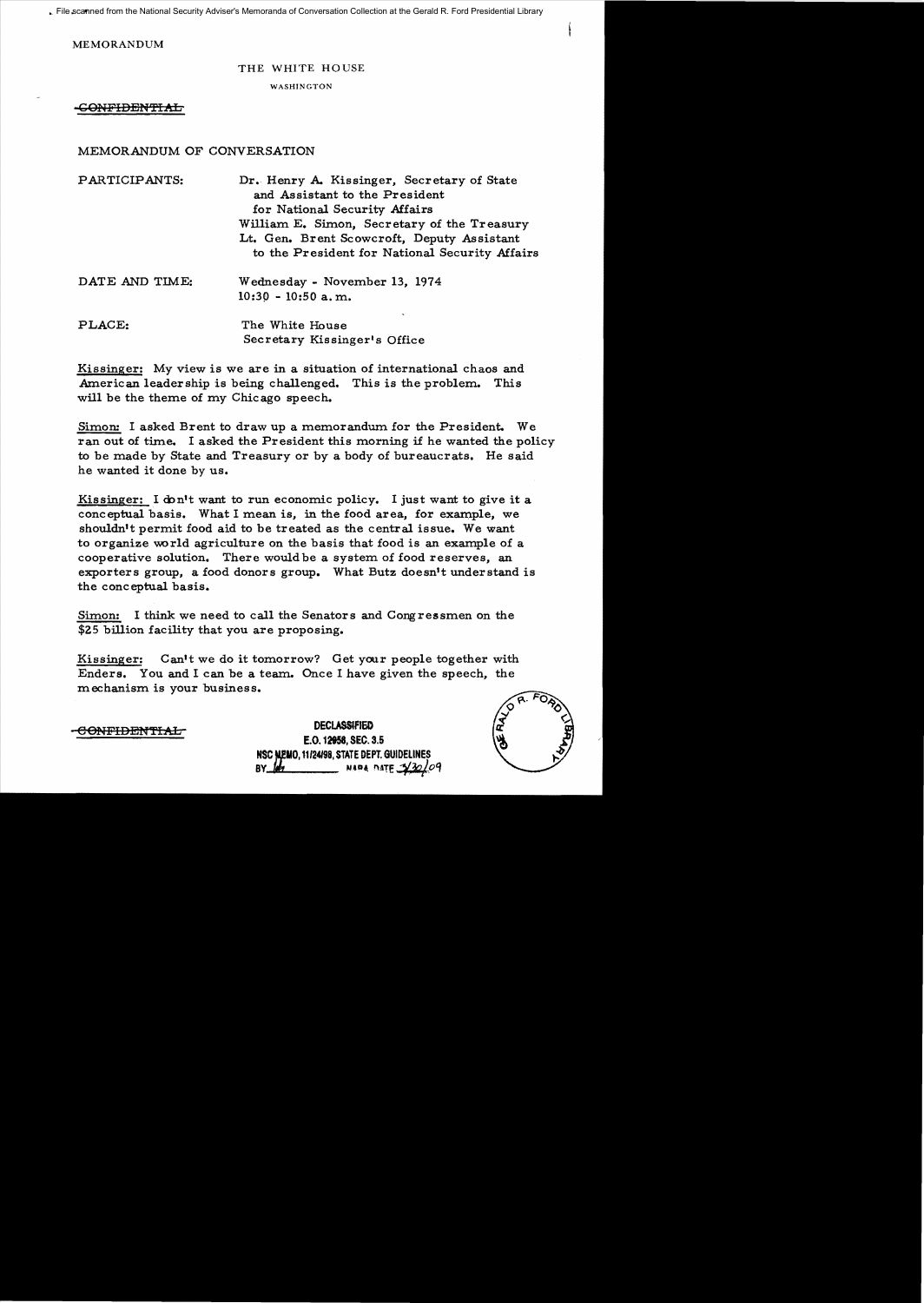## CONFIDENTIAL

ONFIDENTIAL

Simon: The Shah's addition was wrong.

Kissinger: In foreign policy the Shah is the only one we can count on. He's offered to buy C-5's to keep our production lines open; he's offered to let us refuel in a Mideast war. I think the Saudi's use him as an excuse.

-2

Within two years we will be awash with oil.

Simon: I couldn't agree more. When the North Sea, the North Slope and Mexico come in, that will do it.

Kissinger: We will brief together. We'll do the foreigners tomorrow morning European time.

Simon: Watch Arthur Burns. He will pull away if it doesn't get a good reception. He is holding up on the banks for Egypt, too, until he gets an okay from you. .